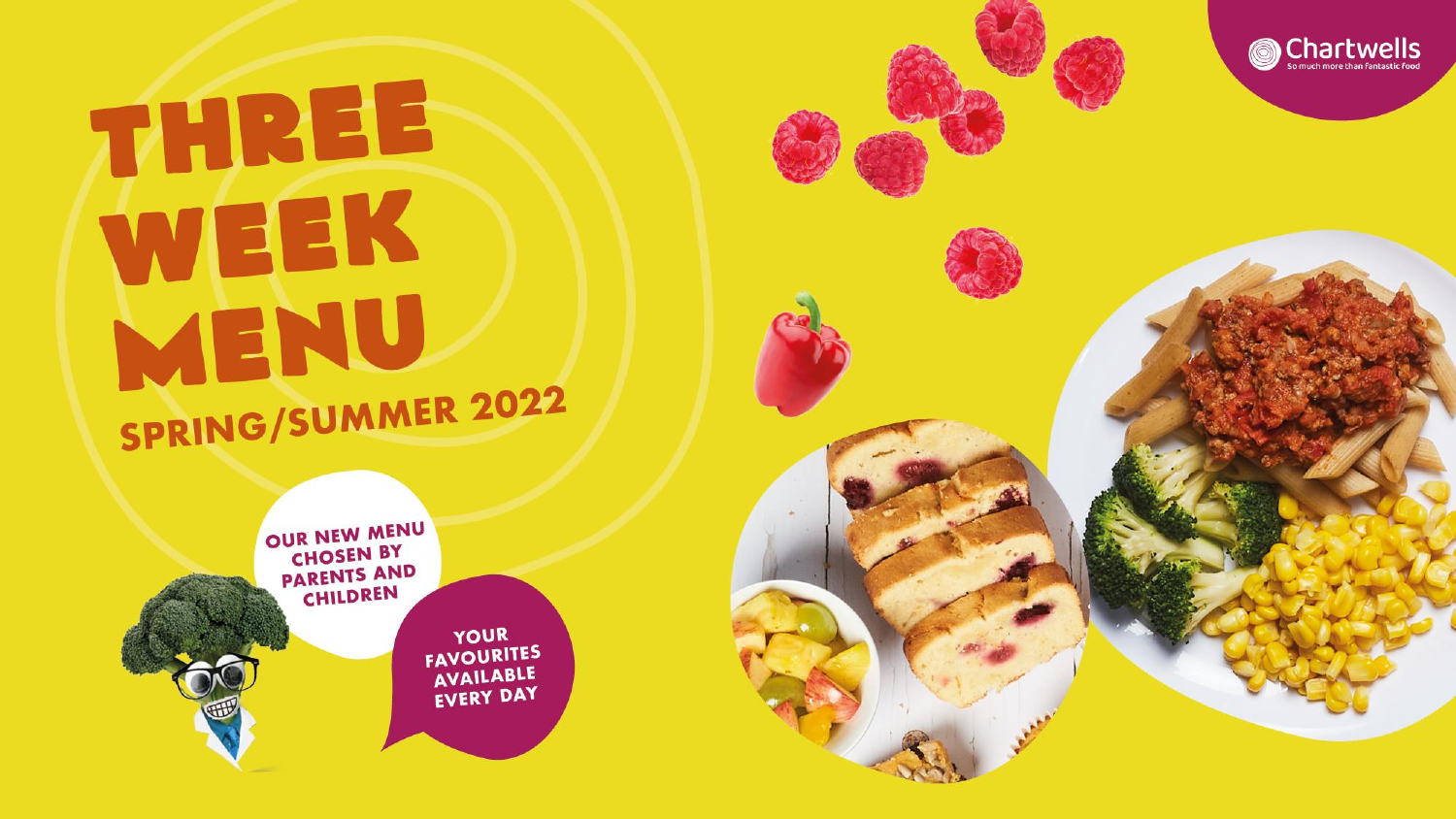|                                                      | <b>WEEK1</b><br><b>MENU</b>       | W/C: 18/4, 9/5, 30/5, 20/6, 11/7, 12/9, 3/10                                        |                                                                                                                  |                                                                                                                          |                                                               |                                                                                  | <b>Chartwells</b> |
|------------------------------------------------------|-----------------------------------|-------------------------------------------------------------------------------------|------------------------------------------------------------------------------------------------------------------|--------------------------------------------------------------------------------------------------------------------------|---------------------------------------------------------------|----------------------------------------------------------------------------------|-------------------|
|                                                      |                                   | <b>MONDAY</b>                                                                       | <b>TUESDAY</b>                                                                                                   | <b>WEDNESDAY</b>                                                                                                         | <b>THURSDAY</b>                                               | <b>FRIDAY</b>                                                                    |                   |
| N                                                    | <b>Hot Main Dish</b>              | <b>Cheese and Tomato Pizza</b><br>with potato wedges O                              | Allegra's BBQ Chicken Burger Corn<br>and Pineapple Relish<br>BBQ chicken breast burger<br>with zingy corn relish | <b>Roast Chicken with Roast Potatoes</b><br>and Gravy<br>Succulent roast chicken with fluffy<br>roasties and tasty gravy | <b>Beef Meatballs</b><br>in Tomato Sauce                      | <b>Golden Fish Fingers and Chips</b><br>Crispy fish fingers and<br>scrummy chips |                   |
| N<br>$\bullet$<br>N<br><b>IRA</b>                    | <b>Alternative</b><br><b>Dish</b> | <b>Burrito</b><br>A soft wrap filled with lightly<br>spiced veggies and rice<br>●多線 | Macaroni Cheese <sup>O</sup>                                                                                     | Quorn Roast <sup>O</sup>                                                                                                 | Quorn Hot Dog <sup>0</sup><br>with Potato Wedges              | Quorn Dippers and Chips<br><b>Crispy Quorn nuggets</b>                           |                   |
| <b>NN</b><br>D<br><b>S/9</b><br>No.<br>$\frac{a}{n}$ | <b>Sandwiches</b>                 | <b>Ham or Cheese</b>                                                                | <b>Ham or Cheese</b>                                                                                             | <b>Ham or Cheese</b>                                                                                                     | <b>Ham or Cheese</b>                                          | <b>Ham or Cheese</b>                                                             |                   |
|                                                      | <b>Jacket Potato</b>              | Jacket Potato<br>$\mathcal{P}$<br>with a choice of fillings                         | Jacket Potato<br>$\mathbb{Z}$<br>with choice of fillings                                                         | Jacket Potato<br>秘<br>with a choice of fillings                                                                          | Jacket Potato<br>$\mathcal{P}$ o<br>with a choice of fillings | <b>Jacket Potato</b><br>多の<br>with a choice of fillings                          |                   |
|                                                      |                                   |                                                                                     |                                                                                                                  |                                                                                                                          |                                                               |                                                                                  |                   |
|                                                      | <b>Vegetables</b>                 | <b>Green Beans and Sweetcorn</b>                                                    | Peas and Broccoli                                                                                                | <b>Carrots and Cabbage</b>                                                                                               | <b>Broccoli and Sweetcorn</b>                                 | <b>Baked Beans and Peas</b>                                                      |                   |
|                                                      | <b>Desserts</b>                   | Raspberry Ripple Ice Cream                                                          | <b>Secret Brownie</b>                                                                                            | <b>Shortbread Biscuit</b><br>with Fruit Slices                                                                           | <b>Banana and Apricot Flapjack</b><br>with Fruit Slices       | <b>Chocolate and Raspberry</b><br><b>Swirl Cake</b>                              |                   |
|                                                      |                                   |                                                                                     |                                                                                                                  |                                                                                                                          |                                                               |                                                                                  |                   |

Vegetarian & Oily fish & Wholegrain & Fruity! W Nutritionist's Choice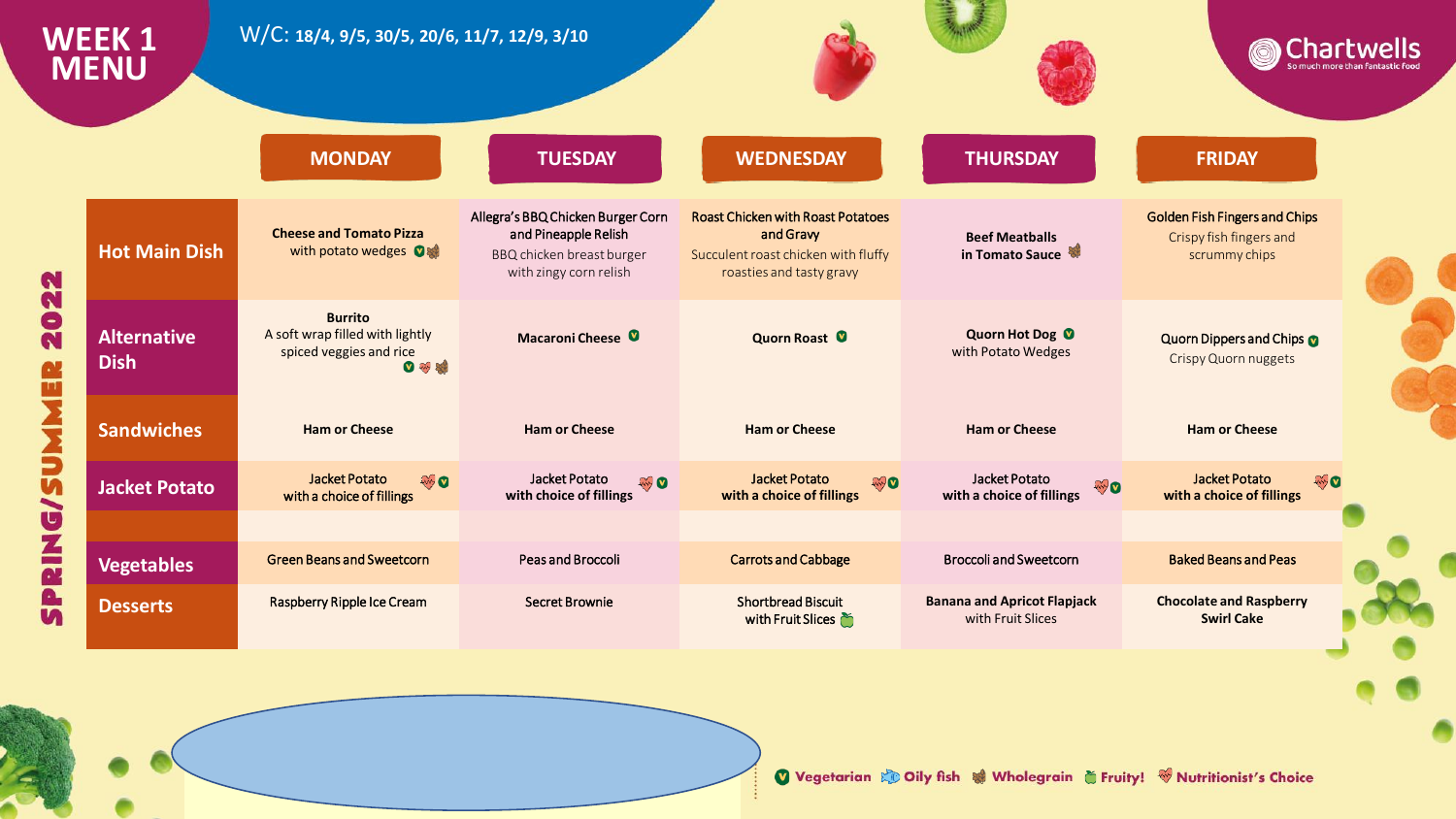| <b>WEEK 2</b><br><b>MENU</b>      | W/C: 25/4, 16/5, 6/6, 27/6, 18/7, 19/9, 10/10                                   |                                                                 |                                                                                                                               |                                                            | <b>Chartwells</b>                          |  |
|-----------------------------------|---------------------------------------------------------------------------------|-----------------------------------------------------------------|-------------------------------------------------------------------------------------------------------------------------------|------------------------------------------------------------|--------------------------------------------|--|
|                                   | <b>MONDAY</b>                                                                   | <b>TUESDAY</b>                                                  | <b>WEDNESDAY</b>                                                                                                              | <b>THURSDAY</b>                                            | <b>FRIDAY</b>                              |  |
| <b>Hot Main Dish</b>              | <b>Cheese and Tomato Pizza</b><br>With Potato Wedges 2 等                        | <b>Pork Sausage</b><br>with Mashed Potato                       | <b>Roast Turkey with</b><br><b>Roast Potatoes and Gravy</b><br>Succulent roast turkey with fluffy<br>roasties and tasty gravy | <b>Beef Bolognese</b>                                      | <b>Battered Fish Fillet</b>                |  |
| <b>Alternative</b><br><b>Dish</b> | <b>Veggie Bolognese</b><br>Penne pasta in a yummy <sup>14</sup><br>tomato sauce | Allegra's BBQ Beans<br>Tasty BBQ beans served<br>with cornbread | <b>Quorn Roast</b>                                                                                                            | <b>Veggie Balls In Tomato Sauce</b><br>with Pasta <b>O</b> | The Incredible Burger with Chips<br>V)     |  |
| <b>Sandwiches</b>                 | <b>Ham or Cheese</b>                                                            | <b>Ham or Cheese</b>                                            | <b>Ham or Cheese</b>                                                                                                          | <b>Ham or Cheese</b>                                       | <b>Ham or Cheese</b>                       |  |
| <b>Jacket Potato</b>              | Jacket Potato<br>With a choice of fillings                                      | Jacket Potato<br>With a choice of fillings                      | Jacket Potato<br>With a choice of fillings                                                                                    | Jacket Potato<br>With a choice of fillings                 | Jacket Potato<br>With a choice of fillings |  |
| <b>Vegetables</b>                 | <b>Carrot Sticks and Cucumber Sticks</b>                                        | <b>Peas and Broccoli</b>                                        | <b>Carrots and Cabbage</b>                                                                                                    | <b>Green Beans and Sweetcorn</b>                           | <b>Baked Beans and Peas</b>                |  |
| <b>Desserts</b>                   | <b>Vanilla Ice Cream</b>                                                        | <b>Peach Shortbread Pudding</b><br>and Custard $\bullet$        | Raspberry Yoghurt Cake                                                                                                        | Fruity Chocolate Brownie                                   | <b>Flapjack with Fruit Slices</b>          |  |
|                                   |                                                                                 |                                                                 |                                                                                                                               |                                                            |                                            |  |